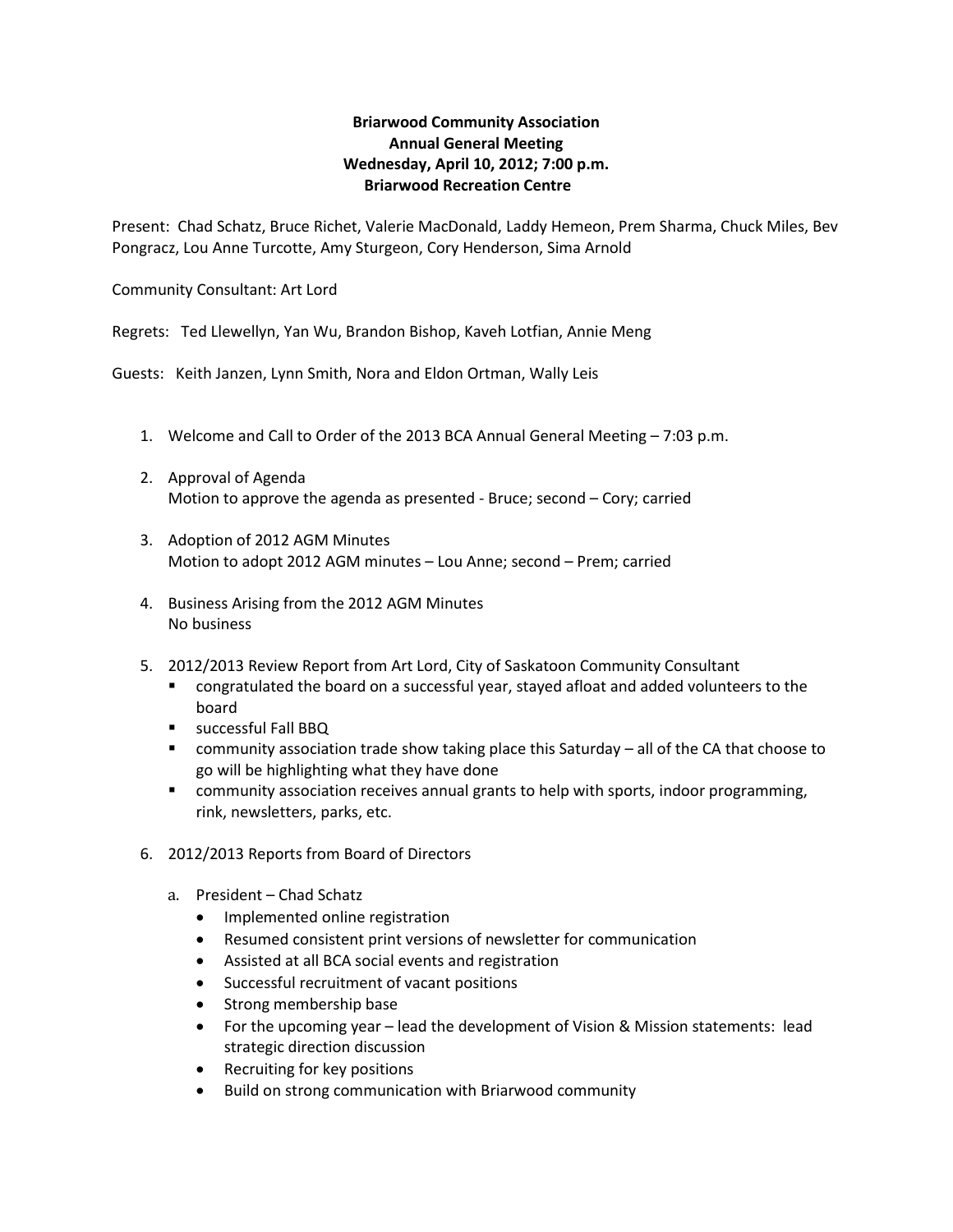- Implement new ideas for social events/programming/centre use
- Get the community involved, leverage volunteer base
- b. Past-president Tracey Kushniruk none
- c. Vice-president vacant
- d. Treasurer Ted Llewellyn
	- To be presented later in meeting
- e. Secretary Valerie MacDonald
	- Distributed monthly agendas and minutes
	- Answered emails sent to BCA email address
	- Co-coordinator of Fall BBQ
	- Helped with Family Day in the Park
- f. Indoor Program Coordinator Sima Arnold
	- Programs overall ran well and all classes were well received
	- Yoga mats went missing recently
- g. Team Sports Coordinator Laddy Hemeon
	- Organized successful indoor soccer season
	- Registration for Kindersoccer, Soccer and Football are very close from last year. Our numbers have grown quite a bit from March. These numbers are comparable to last year if you look at the age division below (as all of the children have aged up). Football registration is very high this year.

Kindersoccer – 70 participants (49 last year)

U6 Soccer – 43 participants (51 last year)

U8 Soccer – 49 participants (60 last year)

U10 Soccer – 62 participants (47 last year)

Football – 55 participants (21 last year)

- h. Social Coordinator Bev Pongracz
	- Planned Fall BBQ very successful overall some things we would like to change
	- Family Day in the Park encouraged use of the park for sledding, rink; not a great turnout most likely due to limited advertising and very cold weather
	- Upcoming Volunteer Appreciation Night
- i. Communications Coordinator Yan Wu
	- Produced newsletters
	- Updated website contents
- j. Civics Coordinator Bruce Richet
	- Completed the installation of a exterior Bulletin Board at the Community Centre
	- Completed the BCA submission for the C of Stn 2012 Lotteries Grant
	- Represented BCA interest in CP Whistle Cessation Order with the City
	- Investigate complaint of excessive speed arranged for City Police Services to place Speed trailer for driver alert and warning.
	- Investigated zoning and bylaw ruling for on-street parking issue
	- Present BCA issues and communication solutions to Ward 8 Councillor
	- Represent BCA Community Centre street parking issue and snow clearing.
	- **•** Press C of Stn for Capital project in  $8<sup>th</sup>$  Street sidewalk construction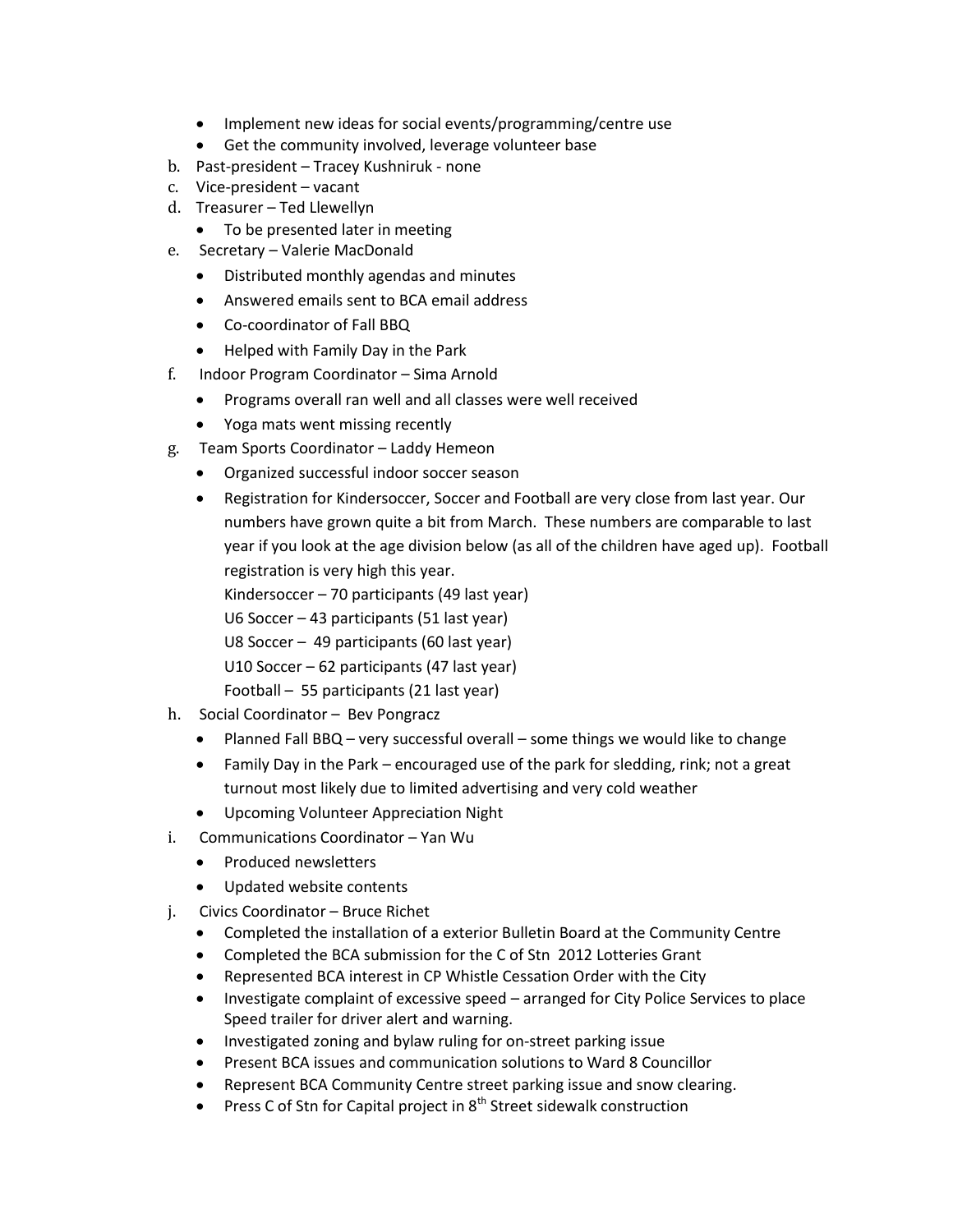- Create On-Line strategy for BCA pothole identification and use with a city focus in street maintenance
- Meet with Ward 8 Councillor and C of Stn Public Works to plan spring/summer activities
- Review the safety and necessary repairs pertaining to park pathways
- Be involved with the East Sector Plan RE: Old Highway Corridor Re-Use options
- Participate in BCA Strategic Planning Session 2013
- Bring forward design/ budget/ install for permanent BCA entrance information signage
- k. Parks Coordinator Cory Henderson
	- Has been in the position for a very short time would like to discuss long term plans for the parks
- l. Volunteer/Membership Coordinator Amy Sturgeon
	- Updated membership reports
- m. Rink Coordinator Chuck Miles
	- Lots of snow plowing
	- Relatively low use  $-$  many cold days
	- $\bullet$  Ice was all gone last April 11<sup>th</sup> but it is still quite frozen
- n. Recreation Centre Lou Anne Turcotte
	- $\bullet$  Steady rentals 1-2 rentals per week
	- not available for rental in the summer
- o. Director-at-large Prem Sharma
	- Attended a workshop on the website
- p. Director-at-large Brandon Bishop None
- q. Director-at-large Annie Meng None
- r. Director-at-large Kaveh Lotfian none

Motion to accept the board reports as presented – Chuck; second – Cory; carried.

## 7. 2012 Financial Statements

Presentation by Treasurer – Ted Llewellyn (sick) – Chad Schatz presented

- Refer to Financial Report for details
- Net income is up mainly due to Indoor programming and Outdoor Team Sports and Rec Centre rentals.
- Costs for park improvement came in substantially lower than expected
- Motion to accept the 2012 BCA financial statements as presented; Bruce, second- Bev; carried

## 8. 2013 Budget

Presentation by Treasurer – Ted Llewellyn (sick) – Chad Schatz presented

- refer to 2013 budget
- Expected revenue: \$37500
- Expected expenses: \$38412
- Deficit of \$900 for the year
- Bruce had a question regarding the projected bank balance at the end of the budget sheet. Propose to strike this from the budget sheet.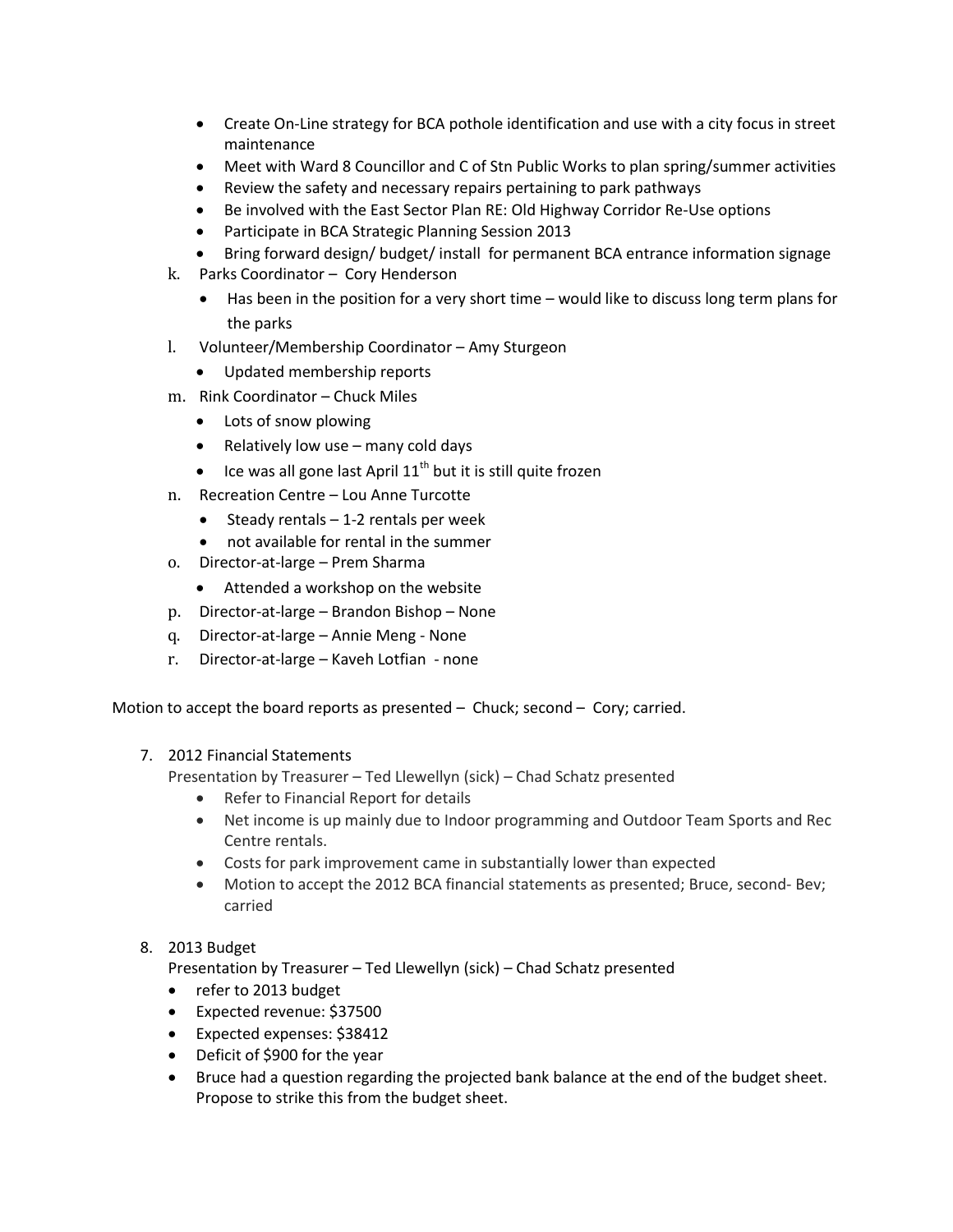Motion to "accept the 2013 budget as presented" – Chad; second – Bruce; carried.

- 9. Election of the Board of Directors for 2013-2014 (Nominations from the floor for expired or vacant positions)
	- a. President
		- Chad Schatz has been nominated and is willing to be nominated. Chad Schatz declared President
	- b. Past President Tracey Kushniruk
	- c. Vice-President
		- Eldon Ortman has been nominated and is willing to be nominated. Eldon Ortman declared Vice President
	- d. Secretary
		- Valerie MacDonald will continue term.
	- e. Treasurer
		- Nora Ortman has been nominated and is willing to be nominated. Nora Ortman declared Treasurer
	- f. Indoor Program Coordinator
		- Sima Arnold has been nominated and is willing to be nominated. Sima Arnold declared Indoor Program Coordinator
	- g. Team Sports Coordinator
		- Laddy Hemeon has been nominated and is not willing to be nominated.
		- Position is vacant
	- h. Social Coordinator
		- Bev Pongracz has been nominated and is willing to be nominated. Bev Pongracz declared Social Coordinator
	- i. Communications Coordinator
		- Motion to accept resignation of Yan Wu Chuck; second Val; carried.
		- Position is vacant
	- j. Civics Coordinator
		- Bruce Richet has been nominated and is willing to be nominated. Bruce Richet declared Civics Coordinator
	- k. Parks Coordinator
		- Cory Henderson will continue term
	- l. Volunteer/Membership Coordinator
		- Amy Sturgeon has been nominated and is willing to be nominated. Amy Sturgeon declared Volunteer/Membership Coordinator
	- m. Rink Coordinator
		- Chuck Miles has been nominated and is willing to be nominated. Chuck Miles declared Rink Coordinator
	- n. Recreation Centre Coordinator
		- Lou Anne Turcotte will continue term
	- o. Directors-at-Large (3)
		- Motion to suspend Kaveh Lotfian as a Director-at-large–Cory; second–Chuck; carried.
		- Annie Meng will continue term